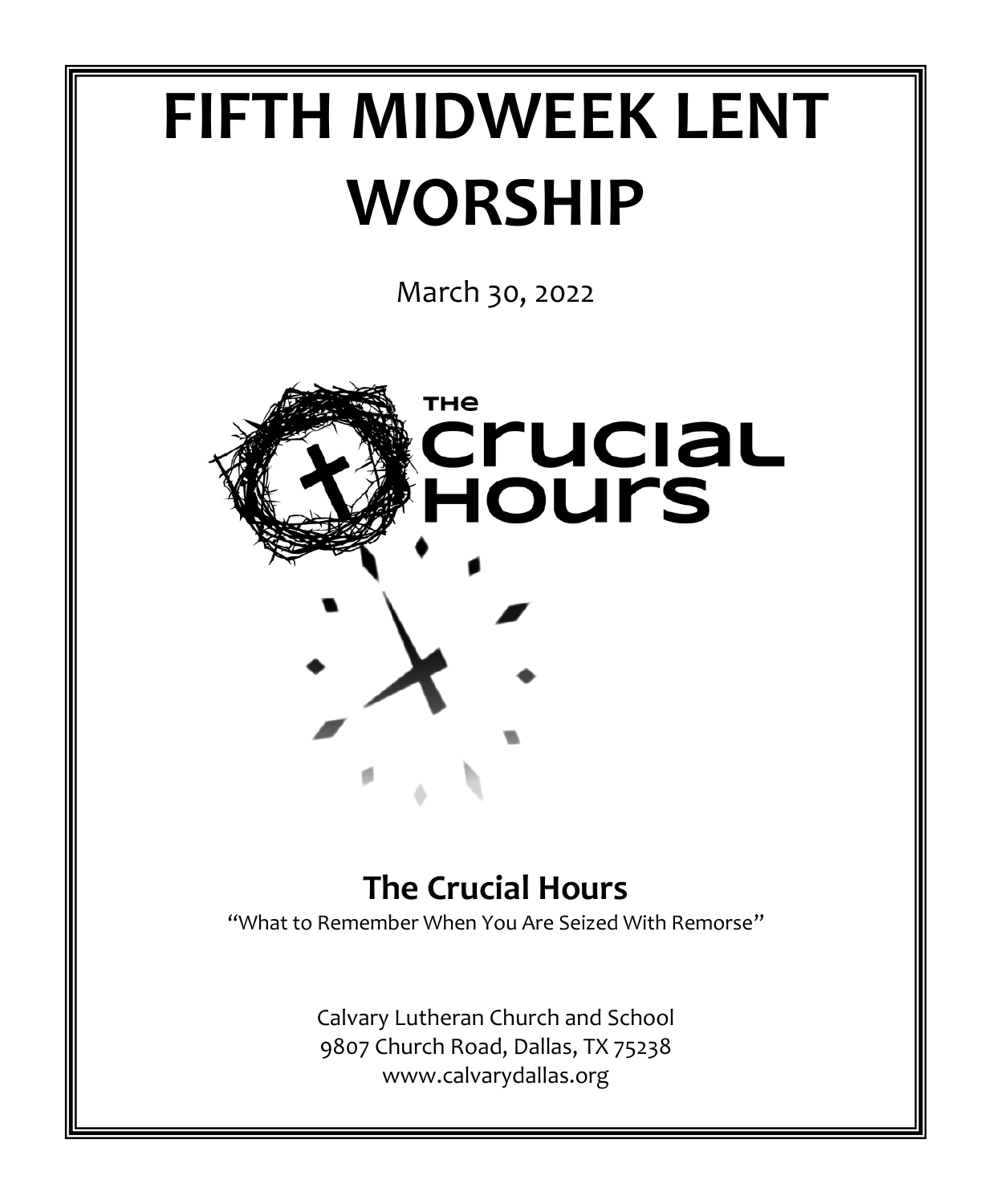

What to Remember When You Are Seized with Remorse - Matthew 27:3,4

**OPENING HYMN** 556 – All Mankind Fell in Adam's Fall



- 5 As by one man all mankind fell and, born in sin, was doomed to hell, so by one Man, who took our place, we all were justified by grace.
- 6 We thank you, Christ; new life is ours, new light, new hope, new strength, new pow'rs. This grace our ev'ry way attend until we reach our journey's end.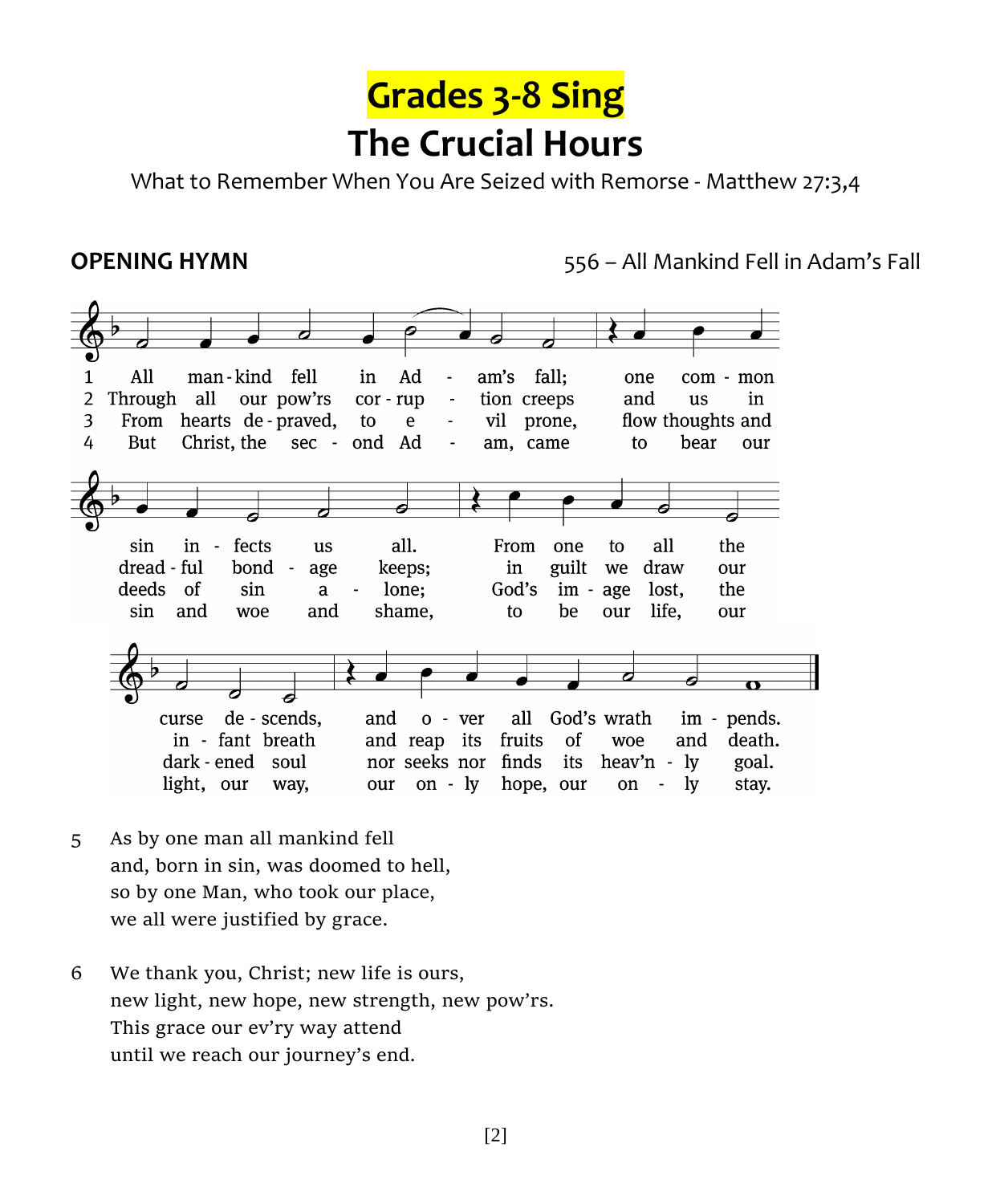## **CONFESSION OF SINS**

Almighty God, our heavenly Father, **we have sinned against you in our thoughts, in our words, in our deeds, and in all that we have not done. Forgive us in the name of our Lord Jesus Christ. Deliver and restore us, that we may rest in peace.** 

By the mercy of God we are redeemed by Jesus Christ, and in him we are forgiven. Let us rest in his peace until the rising of the sun, when we shall serve him in newness of life. **Amen.** 

*BE SEATED*

#### **PSALM** PSALM *The verses will be sung by the cantor. The congregation is invited to join on the refrains (chorus).*

- 1 *Out of the depts I cry to you, in darkest places I will call; incline your ear to me anew, and hear my cry for mercy, Lord.*
- 2 *Were you to count my sinful ways, how could I come before your throne? Yet full forgiveness meets my gaze; I stand redeemed by grace alone.* **(Chorus)**

#### **Chorus**

**I will wait for you, I will wait for you; on your word, I will rely. I will wait for you, surely wait for you, till my soul is satisfied.**

- 3 *So put your hope in God alone take courage in his pow'r to save completely and forever won by Christ emerging from the grave.* **(Chorus)**
- 4 *Now he has come to make a way, and God himself has paid the price, that all who trust in him today find healing in his sacrifice.* **(Final Chorus)**

#### **Final Chorus**

**I will wait for you, I will wait for you; through the storm and through the night. I will wait for you, surely wait for you, for your love is my delight.**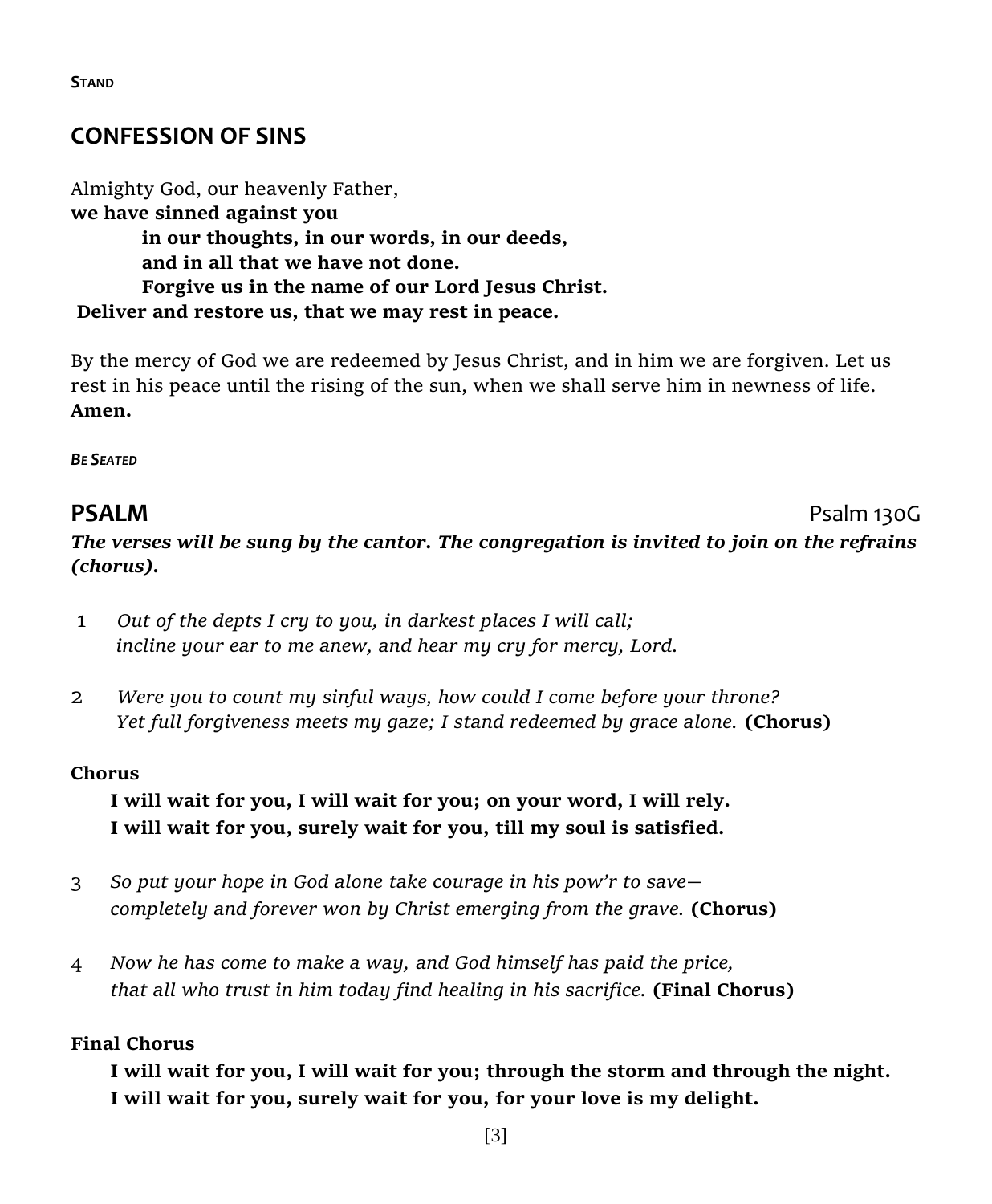#### **PSALM PRAYER**

God our Father, you are rich in mercy, and there is forgiveness with you that you may be feared. Do not remember our sins, but blot them out for the sake of Jesus, who has redeemed us by his precious blood and his innocent suffering and death. Lead us to put our hope in you, for with you is unfailing love. **Amen.**

**PASSION HISTORY Luke 23:1-25** *According to the Gospel of Luke (Evangelical Heritage Version™)*

#### *Jesus' Trial in Pilate's Court*

LUKE 23:1The whole group of them got up and brought him before Pilate. <sup>2</sup>They began to accuse him, saying, "We found this fellow misleading our nation, forbidding the payment of taxes to Caesar, and saying that he himself is Christ, a king."

<sup>3</sup>Pilate asked him, "Are you the King of the Jews?"

"It is as you say," Jesus replied.

<sup>4</sup>Pilate said to the chief priests and the crowds, "I find no basis for a charge against this man."

<sup>5</sup>But they kept insisting, "He stirs up the people, teaching all through Judea, beginning from Galilee all the way here."

#### *Pilate Sends Jesus to Herod*

 $6$ When Pilate heard this, he asked if the man was a Galilean. 7When he learned that he was under Herod's jurisdiction, he sent him to Herod, who was also in Jerusalem during those days.

 $8$ When Herod saw Jesus, he was very glad. For a long time, he had wanted to see him, because he had heard many things about him. He hoped to see some miracle performed by him. <sup>9</sup>He questioned him with many words, but Jesus gave him no answer. <sup>10</sup>The chief priests and the experts in the law stood there, vehemently accusing him. <sup>11</sup>Herod, along with his soldiers, treated him with contempt and ridiculed him. Dressing him in bright clothing, he sent him back to Pilate. <sup>12</sup>Herod and Pilate became friends with each other on that day. Before this they had been enemies of each other.

<sup>13</sup>Pilate called together the chief priests, the rulers, and the people,  $^{14}$ and said to them, "You brought this man to me as one who is misleading the people. Look, I have examined him in your presence. I have found in this man no basis for the charges you are bringing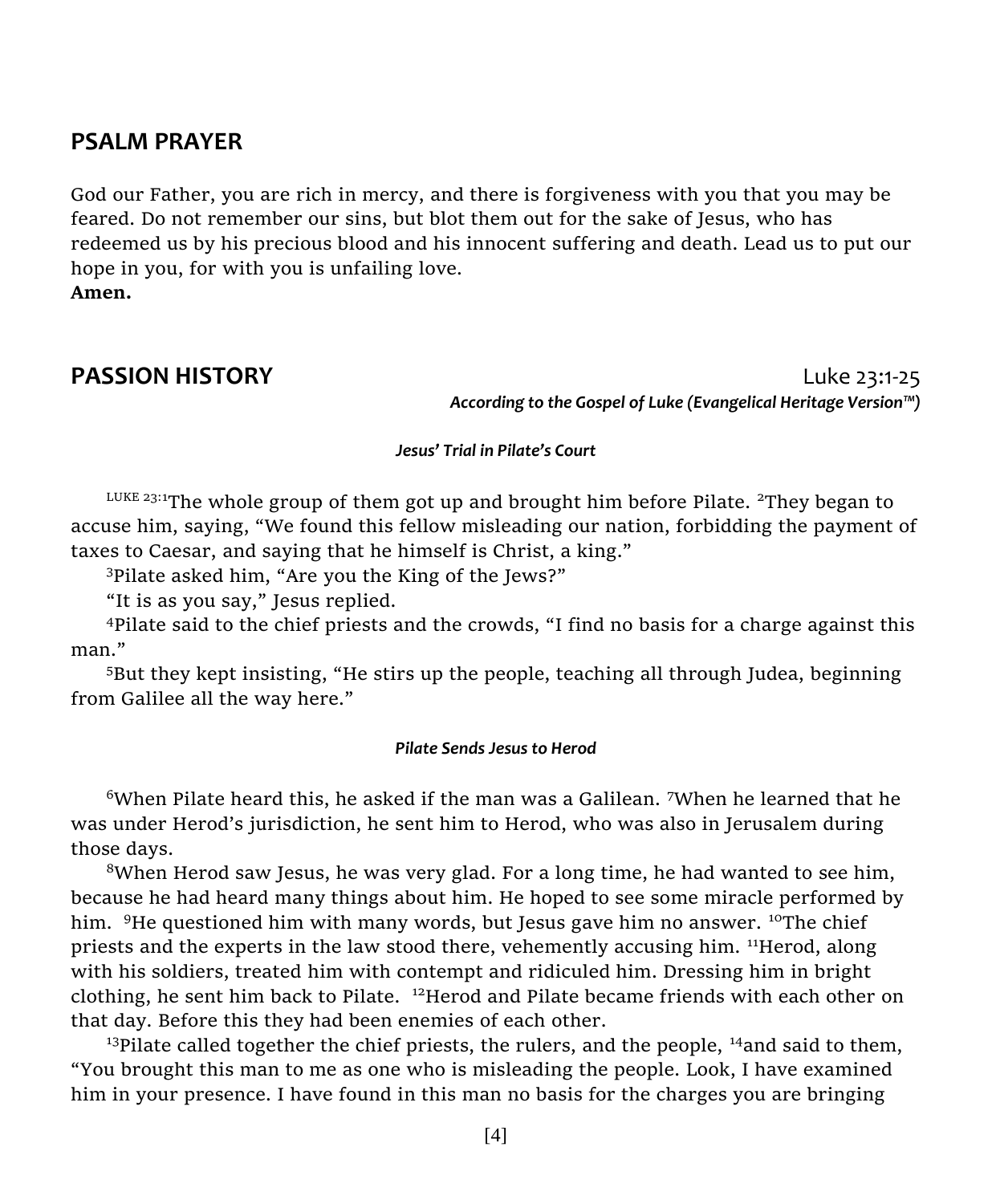against him. <sup>15</sup>Herod did not either, for he sent him back to us. See, he has done nothing worthy of death. <sup>16</sup>So I will have him flogged and release him."

#### *Barabbas or Jesus?*

<sup>17</sup>Pilate needed to release one prisoner to them at the Festival.  $^{18}$ But they all shouted together with one voice: "Take him away! Release Barabbas to us!" <sup>19</sup>Barabbas had been thrown in prison for a rebellion in the city and for murder.

 $20P$  Pilate addressed them again, because he wanted to release Jesus.  $21B$ ut they kept shouting, "Crucify! Crucify him!"

 $22$ He said to them the third time, "Why? What evil has he done? I have found no grounds for sentencing him to death. So I will whip him and release him."  $23$ But they kept pressuring him with loud voices, demanding that he be crucified. And their voicesc were overwhelming. <sup>24</sup>So Pilate decided that what they demanded would be done. <sup>25</sup>He released the one they had asked for, who had been thrown in prison for rebellion and murder, but he handed Jesus over to their will.

**HYMN OF THE DAY 1988 CONSUMIST AND A 430 – Stricken, Smitten, and Afflicted** 

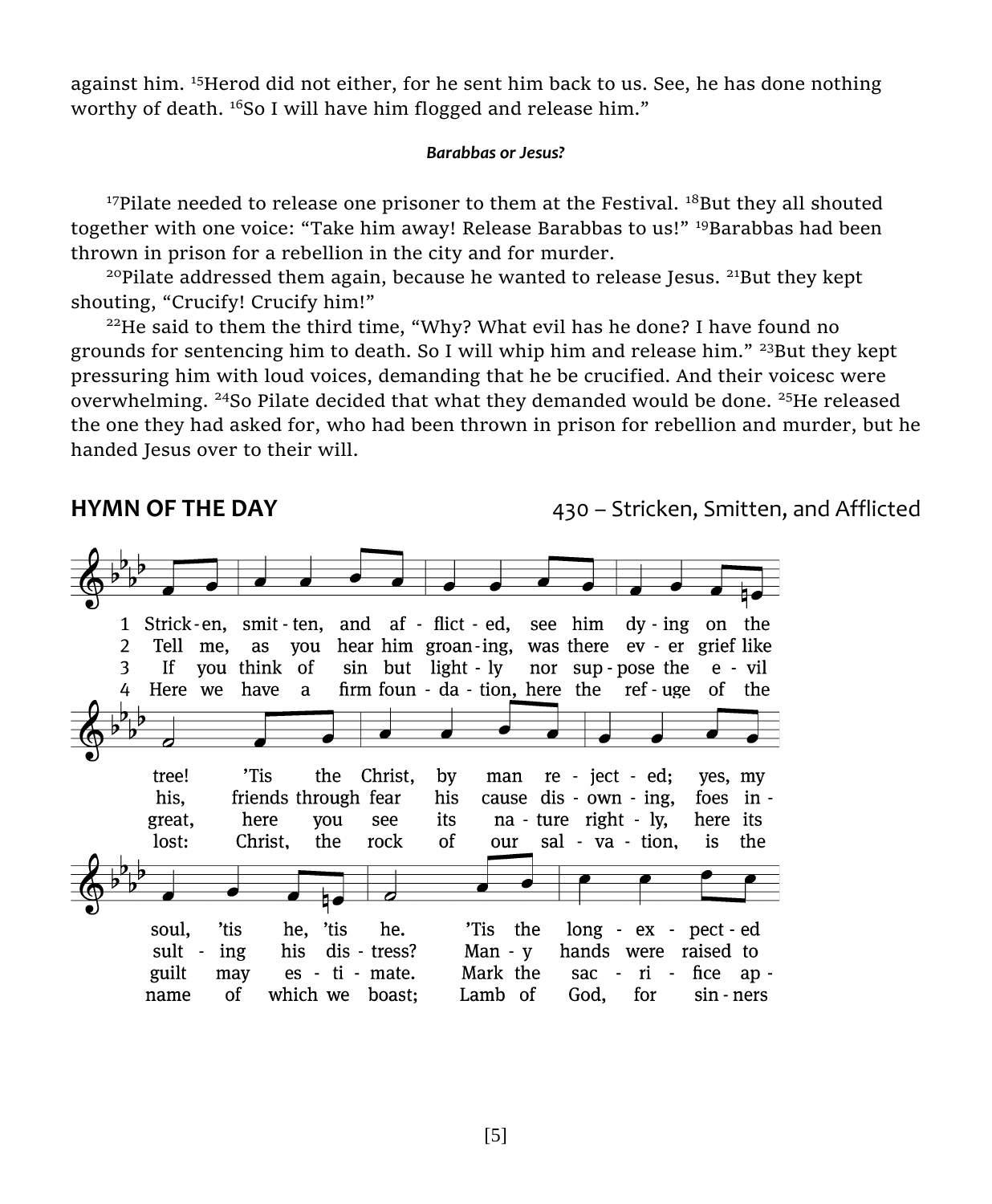

suf - fi - cient of it: 'tis the true and faith - ful Word. see deep - est stroke that pierced him was the stroke that jus - tice gave. Word, the Lord's a - noint - ed, Son of Man and Son of God. ev - er be con - found - ed who on him their hope have built.

 **Sermon** 

Matthew 27:3,4

## **What to Remember When You Are Seized with Remorse**

#### **ANNOUNCEMENTS AND MUSICAL OFFERING**

*We appreciate the offerings given to support the work of God's Kingdom here and throughout the world. Offerings can be given in any of four ways:*

- *Set in the offering plate at the back of the sanctuary*
- *On the Calvary website: https://calvarydallas.org/give/*
- *On your phone with the Vanco Mobile Faith Engagement app*
- *Scan the QR code to the right…*



*Give us a record of your visit through our online Connection Card, or by filling out the card in the pew and placing it in the offering plate as you leave. The Connection Card tab can be found at the bottom right of any page of the Calvary website, https://calvarydallas.org or by scanning the code to the left...*

*STAND*

#### **PRAYER**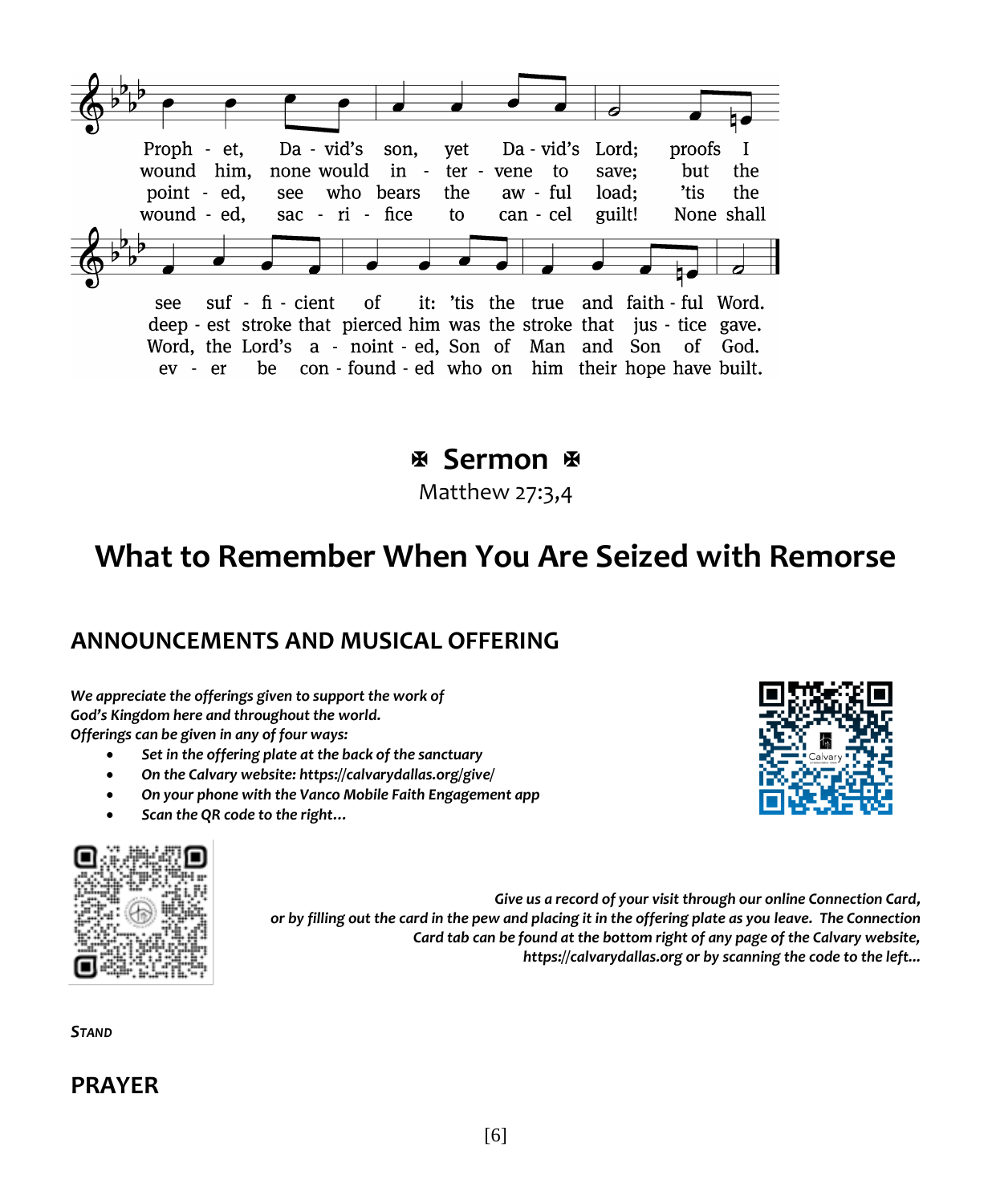Abide with us, Lord, for it is evening and the day is almost over. Abide with us and with your whole Church. Abide with us in the evening of the day, in the evening of life, in the evening of the world. Abide with us in your grace and goodness, in your holy Word and sacrament, in your comfort and blessing. Abide with us when we are overcome by the night of sorrow and fear, by the night of doubt and affliction, by the night of bitter death. Abide with us and with all your people in time and in eternity.

#### **Amen.**

### **LORD'S PRAYER**

**Our Father in heaven, hallowed be your name, your kingdom come, your will be done on earth as in heaven. Give us today our daily bread. Forgive us our sins, as we forgive those who sin against us. Lead us not into temptation, but deliver us from evil. For the kingdom, the power, and the glory are yours now and forever. Amen.**

#### **BLESSING**

May God be gracious to us and bless us and make his face shine on us. **May God bless us still, so that all the ends of the earth will fear him.**

*BE SEATED*